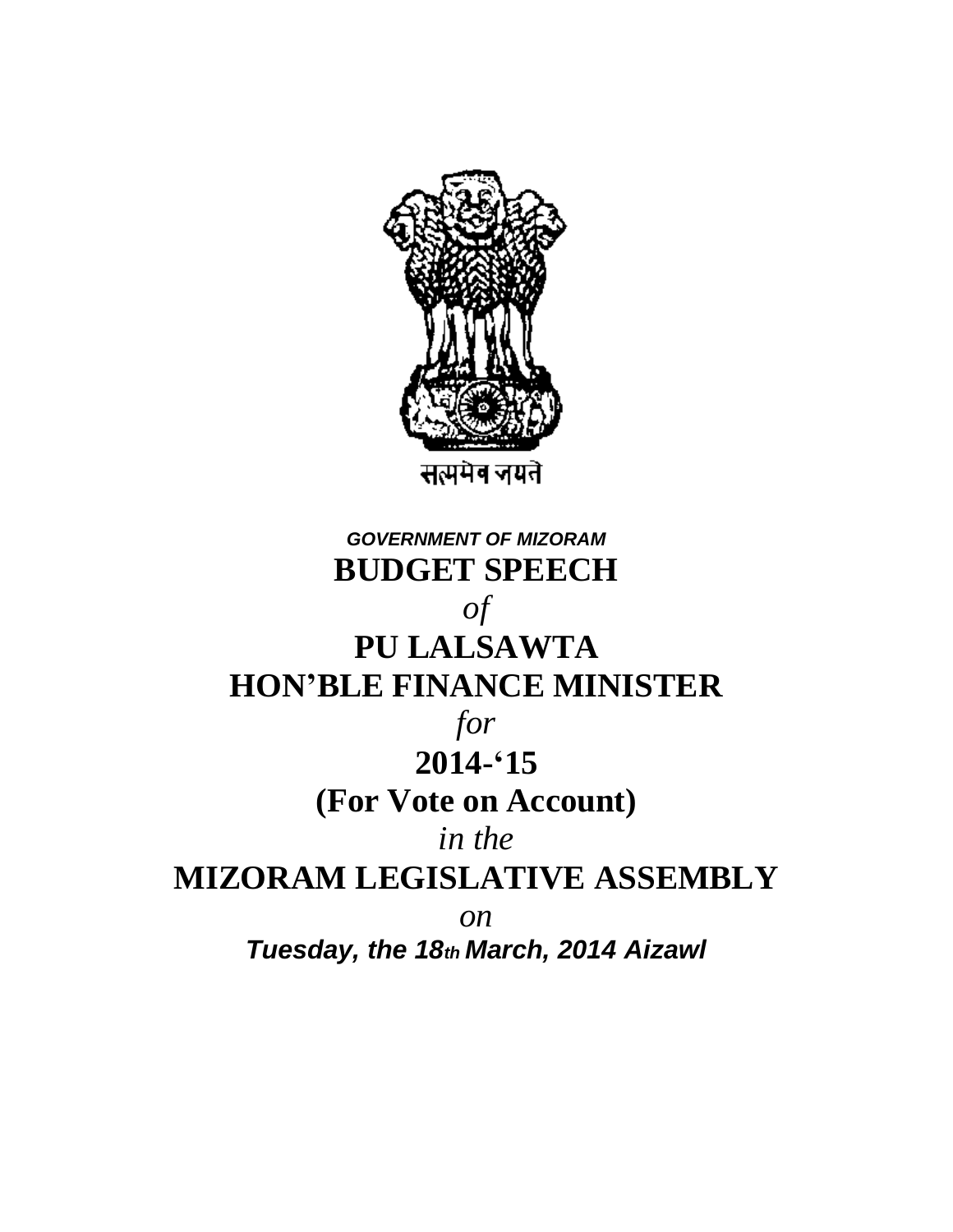## *Mr. Speaker Sir,*

With your permission, I rise to present before this august House **the Supplementary Demand for the year 2013-14**, the

**Budget Estimates for the year 2014-15** and to seek a **Vote on Account** on **Budget Estimates 2014-15** in order to meet the essential expenditure for the first four months until the regular budget is passed by the House at a later date.

2. Sir, let me begin my speech with a brief summary of the Indian economy since the State's economy as well as its fiscal position depends largely on the terms of devolution of resources from the Central Government; which in turn depends on the performance of the Indian economy.

3. In the recent past, the Indian economy has had to overcome varied challenges in its resolve to sustain its economic success. The major challenges included unsupportive external environment, domestic structural constraints, growth slowdown and inflationary pressures. The slowdown was manifested in the decline in the growth of GDP from 8.9 per cent in 2010-11 to 6.7 per cent in 2011-12 and 4.5 per cent in 2012-13. With the economy projected to have registered a growth rate of 4.9 per cent in 2013-14, the declining trend in growth seems to have been reversed. The growth slowdown in India is broadly in sync with trends in similar emerging economies. The sharp downturn in growth is mainly the result of the interface of domestic factors with the global economic environment of uncertainties and slow growth that is afflicting many advanced economies. Since the past few years the growth of real GDP has generally shown a declining trend especially from the first quarter of 2011-12, and it is characterized by a moderation in growth in the services sector and a protracted slowdown in industry. The revival in agriculture on the back of a steady monsoon and robust growth in financial and business services led to a modest uptick in growth in 2013-14. 4. Hence, in the light of the present position of the national economy the State finances can be correspondingly affected since the main source of revenue and resources of the State Government consists of various grants and subventions coming from Central Government. The State finances could be in a critical situation at any time when resources transferred from the Centre falls short of the State's requirement. Therefore, the issue of prime concern in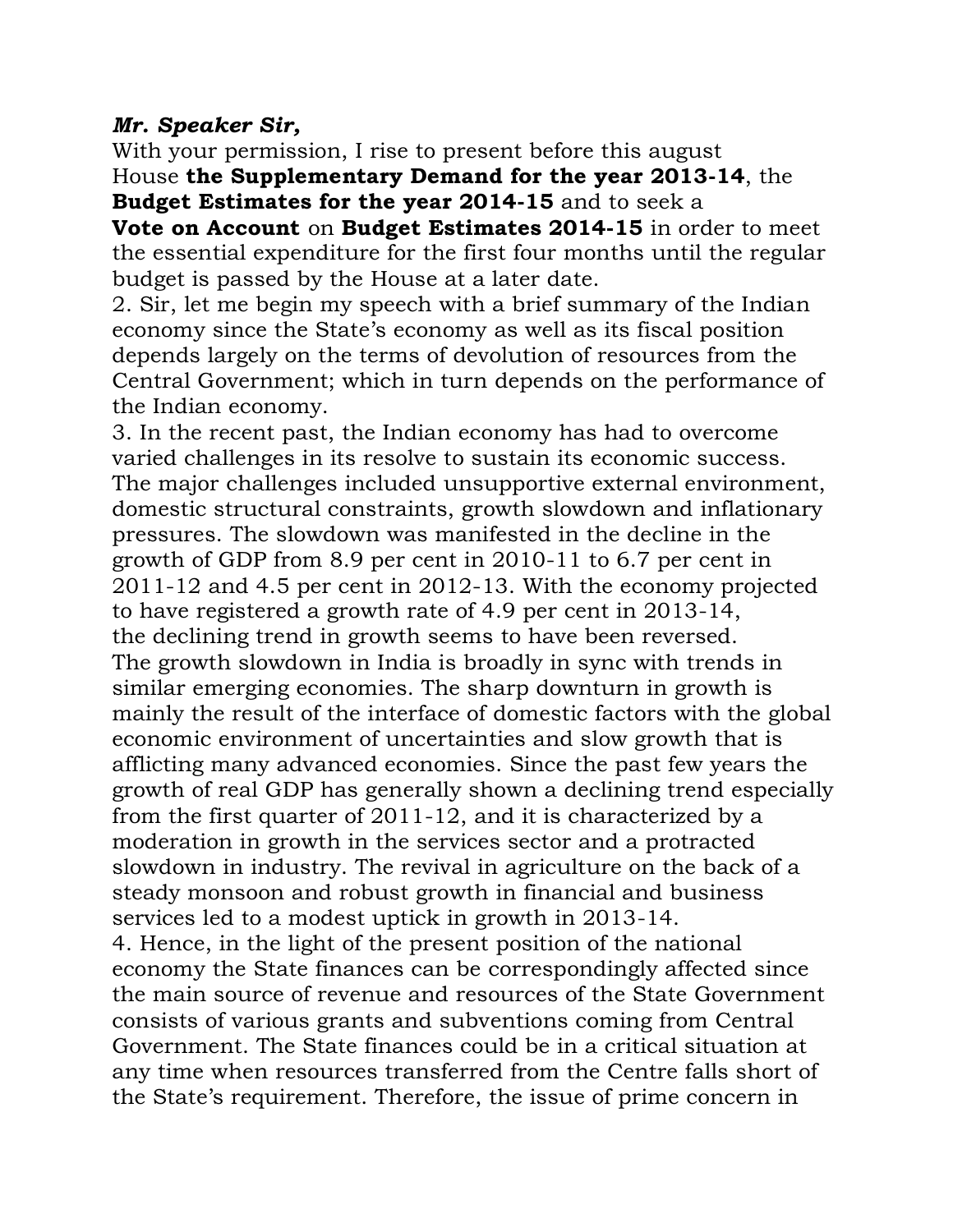the present context is the generation of own revenue surplus for capital investment. It will be the continued endeavour of the State Government to improve and augment State's Own Tax and Non-Tax Revenues through any possible means; and at the same time, to reduce non-plan revenue expenditure wherever possible. 5. Mr. Speaker Sir, let me now have a brief overview of the fiscal position for the current year as manifested in the Revised Estimates. The Revised Estimates of Tax Revenues is ₹**.1109.28 crore** in which State's Own Tax Revenues is estimated at ₹**.234.82 crore** and State's Share of Central Taxes at ₹**.874.46 crore**. State's Own Tax Revenues has shown an increase of **5.66 per cent** over the Budget Estimates of ₹**.222.25 crore,** which is mainly due to a higher collection on account of VAT and Land revenues. There is a shortfall in State's Share of Central Taxes to the tune of ₹**.61.20 crore** from the budget estimates level. The Revised Estimates for State's Own Non-Tax Revenues is ₹**.251.78 crore**, which is a decrease of **5.34 per cent** over the Budget Estimates of ₹**.266.00 crore**. The decrease is mainly due to a shortfall in collection against what we had anticipated our collection to be on sale of power.

6. Grants-in-aid from the Central Government in the Revised Estimates 2013-14 is ₹**.4184.28 crore**, which is an increase of **15.73 per cent** over the Budget Estimates level of ₹**.3615.51 crore**. This increase has been mainly due to a higher inflow of funds on account of award received for Reduction in IMR and larger allocations received on Backward Region Grant Fund (BRGF), Centrally Sponsored Schemes and Special Plan Schemes of NEC. 7. The capital receipt in the Revised Estimates of 2013-14 is ₹**.787.93 crore.** This includes Public Debt of ₹.**760.39 crore** and recoveries of Loans and Advances of ₹.**27.54 crore**. The lower level of net receipt on account of Public Debt over the Budget Estimates is mainly due to increase in repayments. While the Revised Estimates of Receipts on account of Public Debt has increased substantially from the Budget Estimates, the overall increase in receipt on account of Public Debt is weighed down by Debt servicing.

8. The estimated net total expenditure on the Consolidated Fund of the State in the Revised Estimates 2013-14 is ₹**.7777.21 crore**. The net Revenue expenditure is ₹**.6145.03 crore** and the net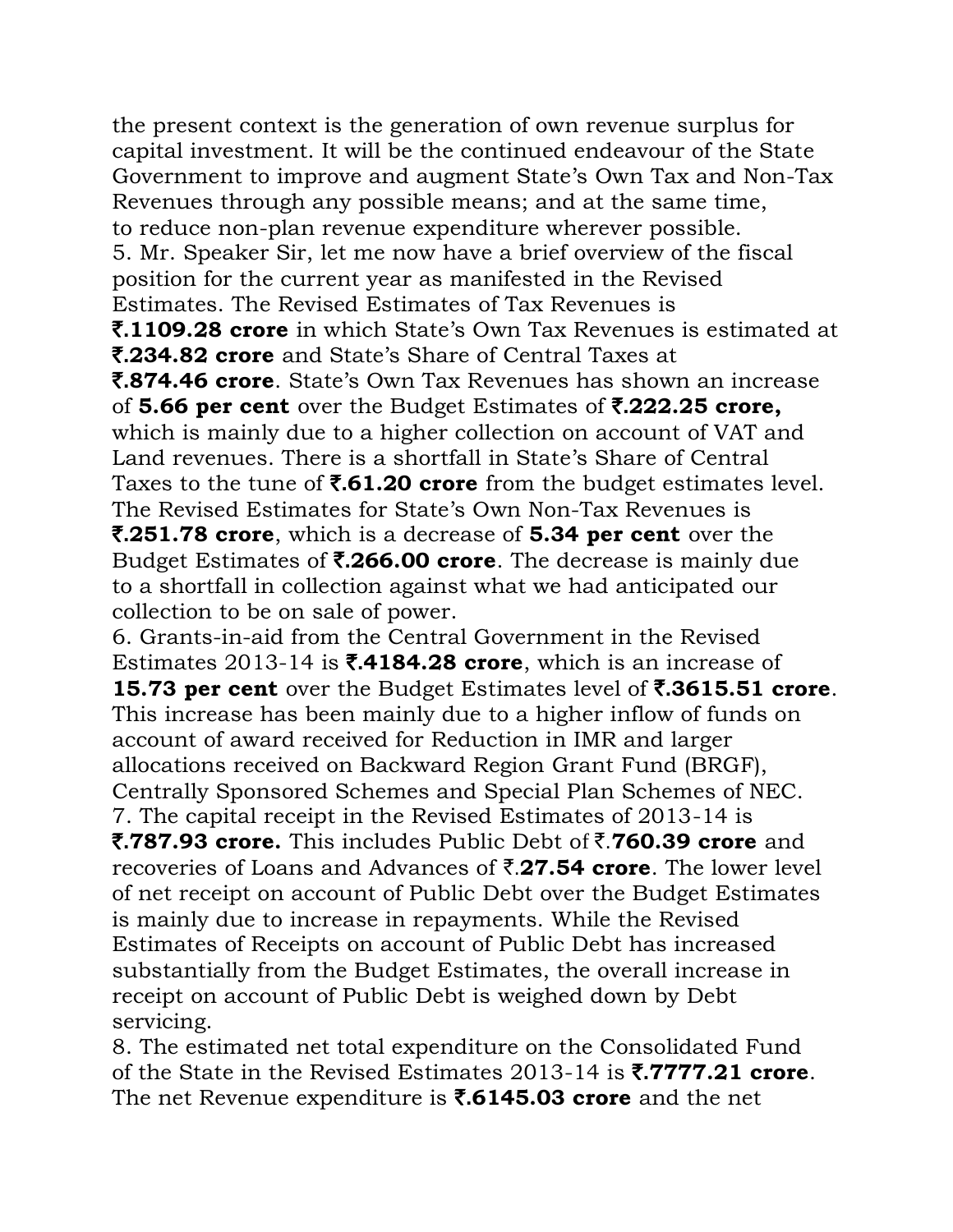Capital expenditure is ₹**.1632.18 crore**. The Non-Plan expenditure is ₹**.3741.38 crore,** whereas, the Plan expenditure is

₹**.3456.47 crore.** The expenditure on CSS/NEA/NLCPR accounts for the remaining portion of ₹**.579.36 crore.**

9. The gross fiscal deficit as per Revised Estimates 2013-14 is ₹**.1596.04 crore**, which is **17.96 per cent** of the State's GSDP. At the same time, the Revenue Deficit is estimated to be ₹**.599.68 crore,** which is **6.75 per cent** of the GSDP. The high fiscal deficit and revenue deficit is mainly due to expenditure incurred for conducting the election to the 7th State Legislative Assembly. In addition, the fund requirement for defraying costs on

account of the General Election 2014 had to be provided from the Revised Estimates 2013-14 since the Government has to start poll preparations in March itself.

10. Mr. Speaker Sir, I now turn to the Budget Estimates 2014-15. Since the Planning Commission has not yet finalized the State's Annual Plan for 2014-15, we have prepared Budget Estimates with a tentative Annual Plan size of ₹**.3325.00 crore.** These estimates are based on the resource estimation projected for the financial year 2014-15 submitted to the Planning Commission. As and when the Annual Plan for 2014-15 is finalized, I will seek approval of this august House for the regular Budget.

11. The estimated Revenue Receipt is ₹**.6362.52 crore**. Of this, State's Own Tax Revenues is estimated at ₹**.270.39 crore** and State's Own Non-Tax Revenues at ₹**.284.79 crore.** Thus, the total State's Own Revenue is ₹**.555.18 crore**. Share of Taxes is estimated at ₹**.1045.69 crore** and Grants-in-aid from Central Government at ₹**.4761.64 crore**. The net Public Debt is estimated at ₹**.212.46 crore** and recoveries of Loans & Advances at ₹**.40.00 crore**.

12. The Revenue Expenditure is estimated at ₹**.5762.34 crore,** whereas, the Capital Expenditure is estimated at ₹**.1373.72 crore**. The Capital Expenditure comprises Capital Outlay of

## ₹**.1080.61 crore**, Public Debt at ₹**.264.66 crore** and Loans and Advances at ₹**.28.45 crore**.

13. Within the presumed Plan Outlay of ₹**.3325.00 crore**,

I propose to allocate the following amounts to different sectors as follows: (i) Agriculture & Allied Activities - ₹**.600.43 crore** (ii) Rural Development - ₹**.145.58 crore** (iii) Special Area Programme -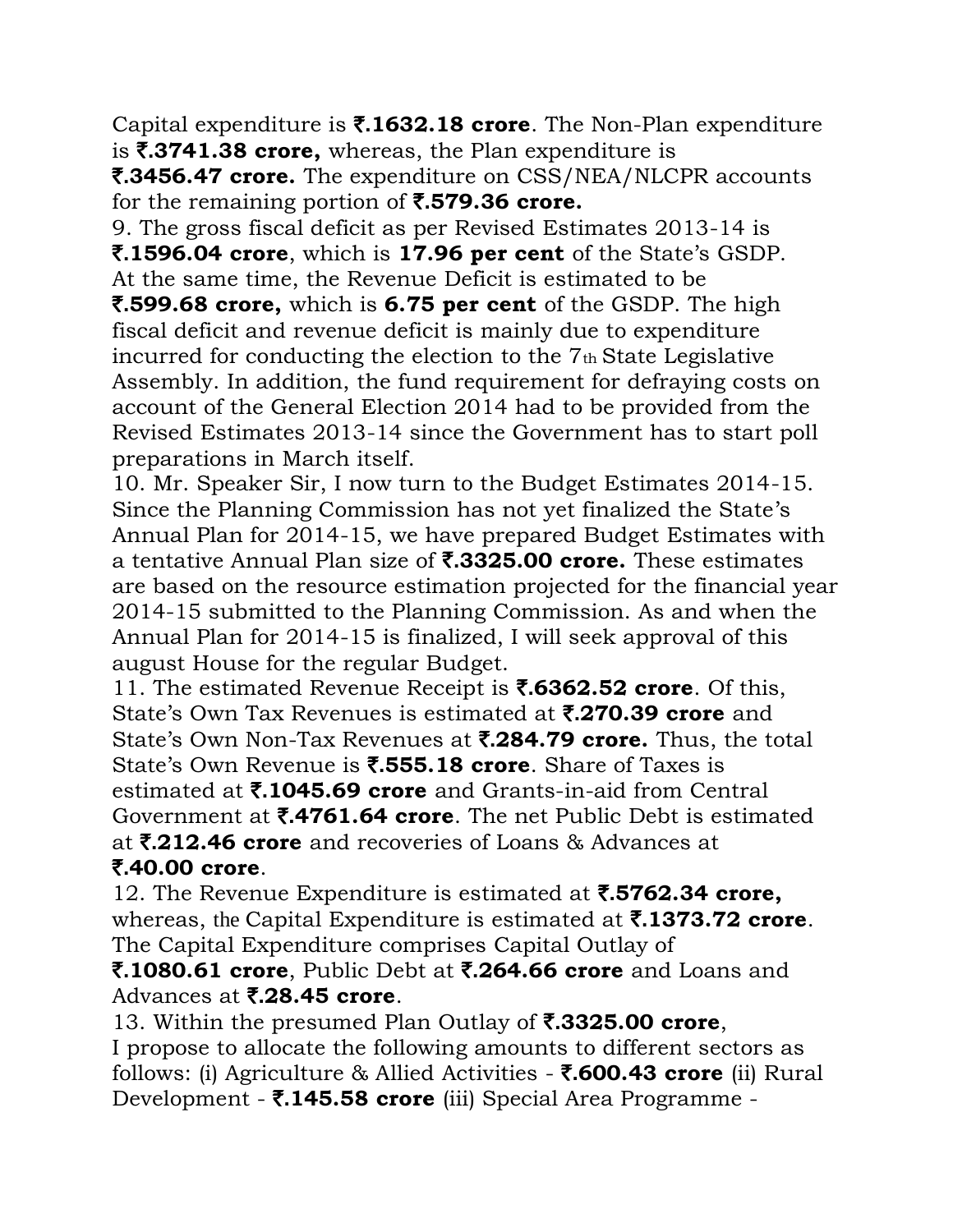₹**.141.84 crore** (iv) Irrigation & Flood Control **-** ₹**.102.51 crore** (v) Energy **-** ₹**.43.93 crore** (vi) Industry - ₹**.24.22 crore**

(vii) Transport - ₹**.37.98 crore** (viii) Communications - ₹**.8.74 crore** (ix) Science, Technology & Environment - ₹**.2.05 crore** (x) General Economic Services - ₹**.511.36 crore** (xi) Social Services **-**

₹**.1085.06 crore** and (xii) General Services - ₹**.621.30 crore.** 14. The plan commitments and developmental initiatives will be highlighted at the time of the laying of the regular Budget.

15. The Revenue surplus is estimated at ₹**.602.18 crore** and Gross Fiscal Deficit at ₹**.288.62 crore** in the Budget Estimates 2014-15. The Revenue surplus in the Budget Estimates is anticipated due to the expected increase of Annual Plan at

₹**.3325.00 crore** from the current year's level of ₹.**2500.00 crore**. The fiscal position will be clearer with the finalization of Annual Plan 2014-15.

16. Mr. Speaker Sir, today is a day of fiscal consolidation and reforms. Let me now point out two actions taken up by the Government under the Fiscal Responsibility and Budget Management Act, 2006.

17. The Public Expenditure Review Committee (PERC) held its 9th and 10th sittings and a review of the fiscal position for the 2nd half of 2011-12 and the 1st half of 2012-13 were taken up.

18. A six monthly review of the Finance Minister on fiscal position for the  $2<sub>nd</sub>$  half of 2011-12 and the 1 $<sub>st</sub>$  half of 2012-13 were</sub> completed and the review reports are now being laid in this august House. A review of the fiscal position for the 2nd half of 2012-13 will be held shortly and my report will also be laid in the House in due course.

19. Since the Budget that I am now laying is not the regular budget, I am not tabling the statements required under the Fiscal Responsibility and the Budget Management Act, 2006 such as Macroeconomic Framework, Fiscal Policy Strategy and Medium Term Fiscal Policy. These statements will only be laid at the time of the presentation of the regular Budget.

20. Mr. Speaker Sir, I would like to thank all the Hon'ble Members of this august House for giving me a patient hearing.

21. With these words, I commend the **Supplementary Demand for Grants 2013-14, the Budget Estimates 2014-15** and the **Vote on Account** on **Budget Estimates 2014-15** for the first four